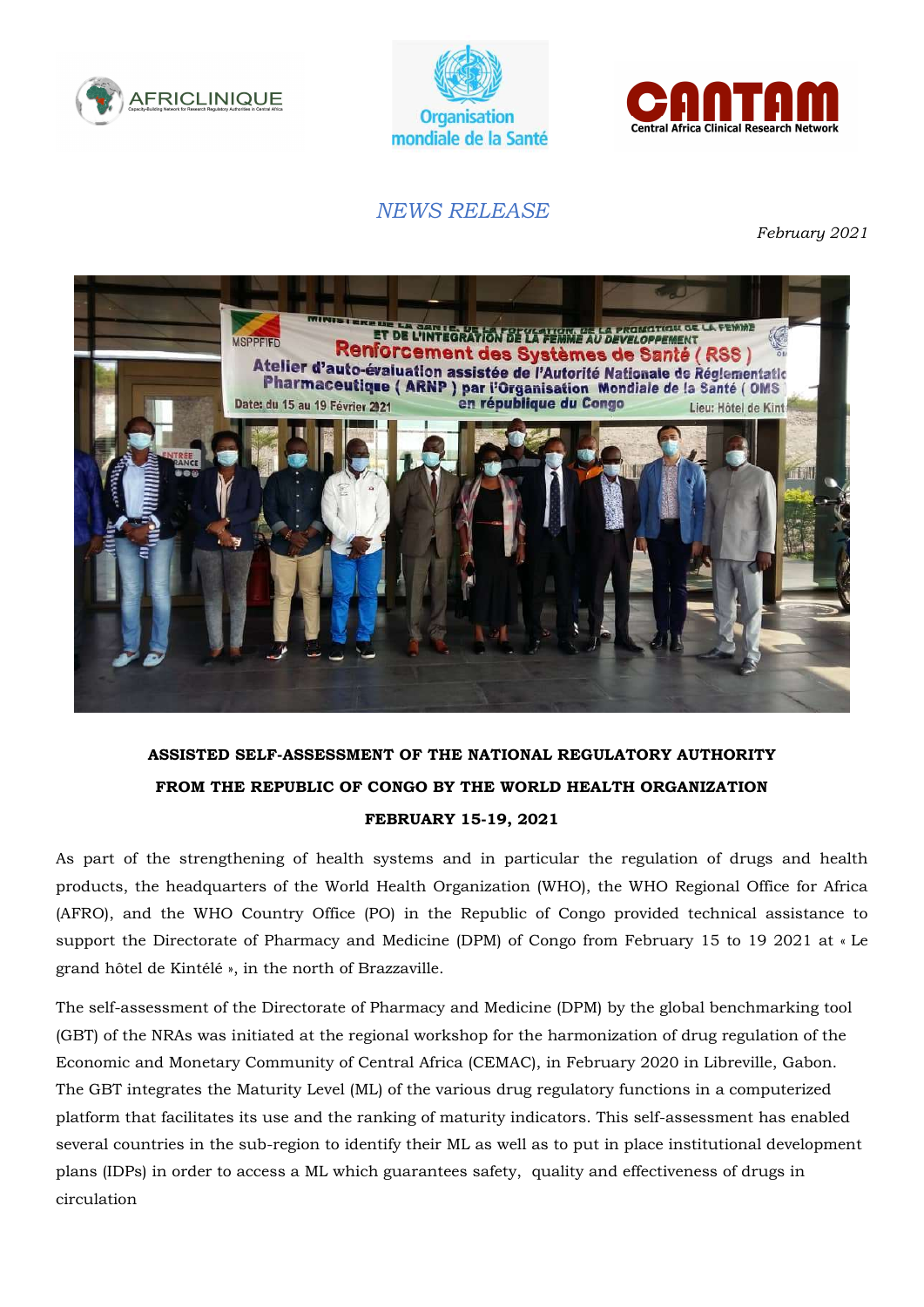The self-assessment of Congo's DPM by the WHO Global Assessment Tool allowed to:

- Establish the current ML of the country's pharmaceutical regulation which is currently 1,
- Identify strengths and weaknesses,
- formulate an institutional development plan (IDP),

• formulate a roadmap leading to the formal assessment of the DPM to assess progress towards ML3.

This action was led by WHO facilitator-DPM focal person peer for each of the eight functions assessed. Seven facilitators were mobilized by WHO (three on site in Brazzaville, two at headquarters in Geneva, and two others at the national regulatory agency of Côte-D'ivoire in Abidjan)



"Clinical trial supervision" evaluators "Regulatory inspection" evaluators

As part of its interventions on capacity building for the regulation of clinical trials and pharmacovigilance for which it collaborates in particular with WHO and the Ministry of health of Congo, Fondation Congolaise pour la Recherche Médicale (FCRM) has provided to WHO, two facilitators, Mr. Jolivet MAYELA and Mr. Steve DIAFOUKA (both FCRM project managers) who respectively facilitated the "Vigilance" and "Supervision of clinical trials" functions.



WHO Facilitator Team  $FCRM$  Representatives

This assessment revealed 207 recommendations as well as a roadmap to lead the Congo to maturity level3. The established institutional development plans will be integrated as soon as possible into the organizational plan of the DPM and communicated to the technical and financial partners.

It will allow the CANTAM and Africlinique projects coordinated by the FCRM to orient their actions to facilitate the achievement of the targeted objectives.